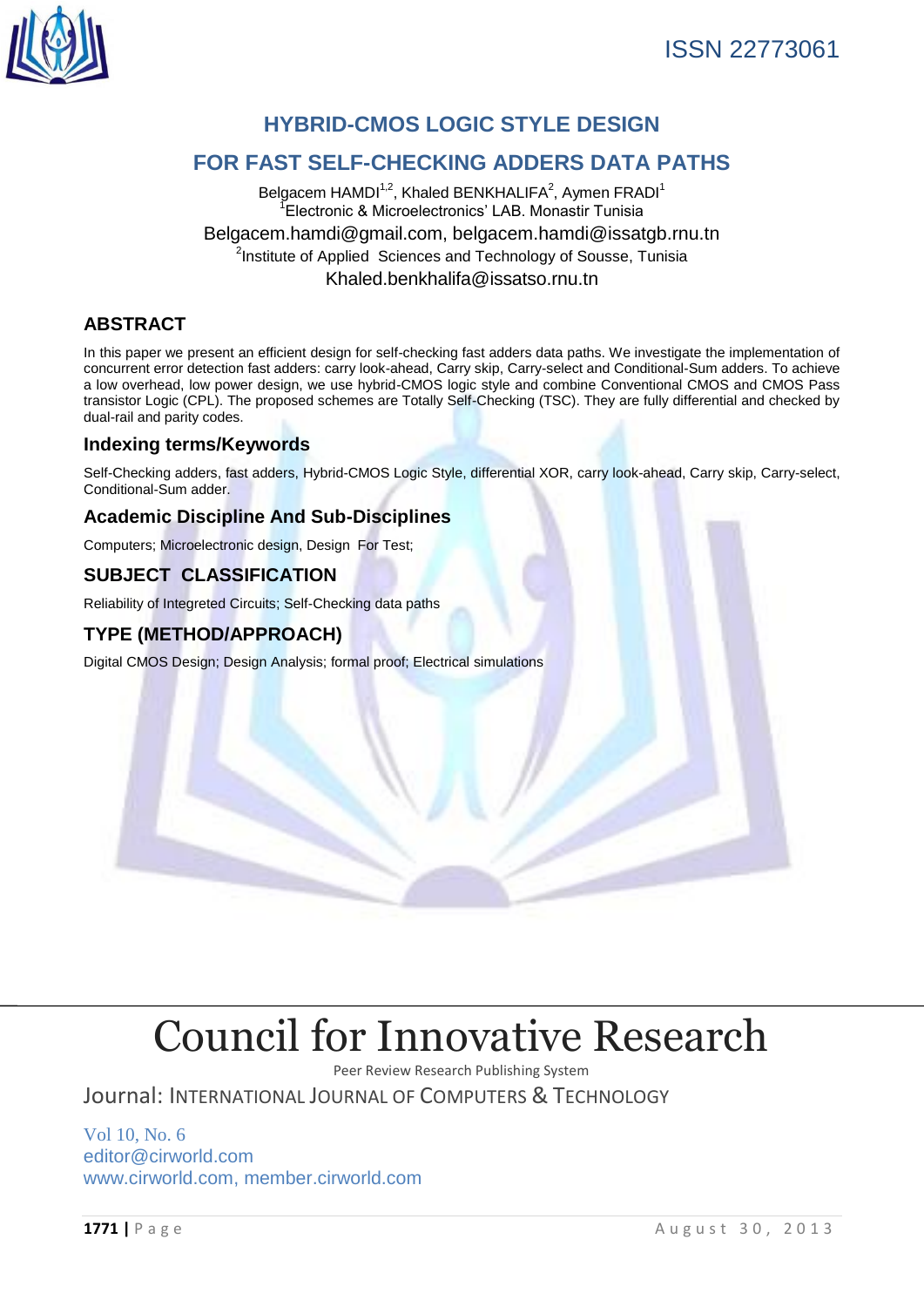

# **I. INTRODUCTION**

Addition is one of the most fundamental operations for digital computations. It usually impacts widely the overall performance of digital systems and crucial arithmetic function.Thus much effort has been invested in research that has led to faster and more efficient ways to perform this operation. Carry look-ahead, carry select, and carry skip adders are largely used to reduce the carry propagation delay.

On the other hand, interest in on-line error detection continues to grow as VLSI circuits increase in complexity. The main characteristic of the on-line error detection is its ability to detect transient faults that may occur in a circuit during normal operation. On-line error detection provides an opportunity for self-diagnosis and self-correction within a circuit design.

This work deals with design of fast self-checking adders' data paths. It presents a Self-Checking (SC) fast adder based on a CMOS pass transistor differential XOR [1]. Complementary pass-transistor logic (CPL) is known to be much more power-efficient than complementary CMOS. However, the pass transistor gates generate degraded signals, which slow down signal propagation. In such situation, we have to restore degraded signals generated by CPL gates [2, 1].

The proposed schema is a design using hybrid-CMOS logic style combining Complementary pass-transistor logic (CPL) and complementary CMOS. It presents a self checking fast adder based on the use of double-rail and parity encoding to achieve the totally self checking goal.

# **II. BACKGROUND**

### **II.1. Self-checking (SC) circuits**

Self-checking circuits are increasingly becoming a suitable approach to the design of complex VLSI ICs, to cope with the growing difficulty of on-line and off-line testing [3]. Self-checking circuits are class of circuits in which occurrence of fault can be determined by observation of the outputs of the circuits. An important subclass of these self-checking circuits is known as totally self-checking (*TSC*) circuits.

#### **II.2. Totally self-checking (TSC) circuits**

TSC circuits are used to detect errors concurrently with normal operation. These circuits operate on encoded inputs to produce encoded outputs. TSC checkers are used to monitor the outputs to indicate error when a non-code word is detected [4]. The concept of TSC circuits was first proposed in [5], and then generalized in [6].

A totally self-checking (TSC) functional block satisfies the two following properties:

- For any valid input code word and any single fault, the circuit, either produces an invalid code word on the output, or does not produce the error on the output (fault secure property).
- Any single fault is detectable by some valid input code word (self-testing property).

A circuit (functional block and checker) is TSC if the functional block and the checker are both TSC. Fig. 1 gives the basic structure of TSC circuits.



**Fig 1: Basic structure of totally self-checking (TSC) circuit**

The checker determines whether the output of the circuit is a valid code word or not. It also detects a fault occurring within itself [7].

Double-rail checker is based on the dual duplication code as shown in Fig. 2(a). It compares two input words X and Y that

should normally be complementary ( $Y = X$  ) and delivers a pair of outputs coded in dual-rail.



**Fig 2: (a): Principle of dual-rail checker; (b): Dual-rail checker cell**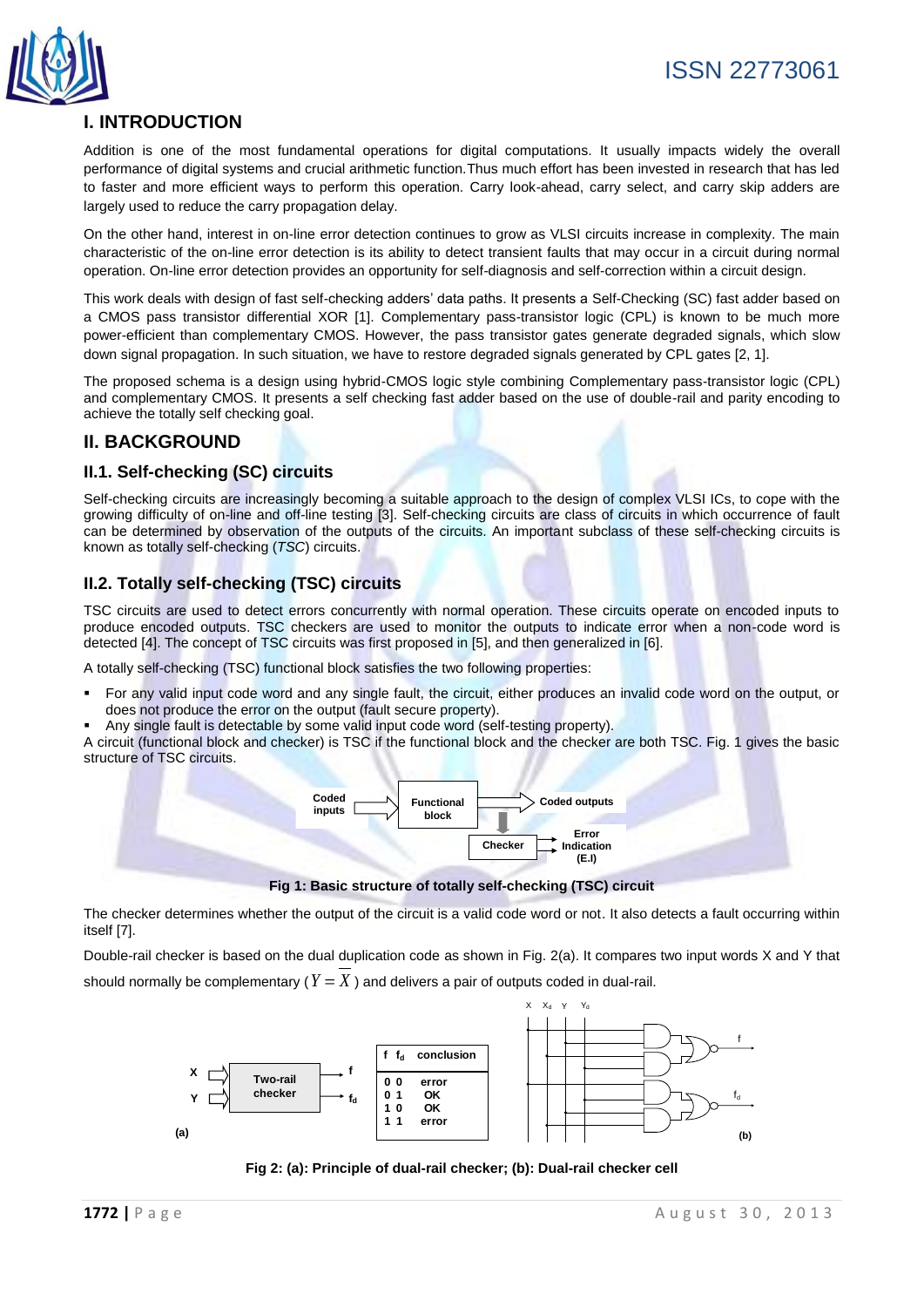

The circuit of the Fig. 2(b) is a *totally self-checking checker* since it is self-testing and code-disjoint [8].

This dual rail checker cell can be implemented in static CMOS, with 16 transistors.

## **II. PREVIOUS WORK**

In previous work [2, 1], we proposed a self-checking fully differential full adder based on 4-transistors differential XOR gate. This scheme combine two CMOS styles: pass transistor CMOS technology to perform the sum function and static CMOS technology for the carry gate to avoid propagation problems as shown in Fig. 3. This fully differential implementation requires only 28 transistors. We also, made the proof that the proposed design is TSC (*fault secure* and *self-testing)* for all stuck-at, stuck-on and stuck-open faults.



**Fig 3: (a): Differential SUM Gate; (b) differential full adder**

Inverters are added to restore degraded signals generated by the differential SUM gate. Note that degraded outputs of the first gate (diff XOR1) are not used to drive the transistor gates of the second gate (diff XOR2) and thus, signals are not degraded once more. In fact, the output voltage does not depend on the number of switch transistors that the signal travels through. It only depends on the gate voltage of those switches

The proposed differential full adder delivers *propagation signals*  $P_i, P_i$  by the SUM gate, and *generation*  $G_i, G_i$  signals

by the differential carry gate. These signals are required for the implementation of fast adders (e.g. carry look-ahead, carry skip, etc.)

#### **IV. Fast carry propagation SC adders**

In [2] a self-checking ripple-carry adder data path was proposed and proved TSC. However, ripple carry adders introduce a great delay so that they can be used for implementing only small adders. In order to implement great adders with acceptable delay, the proposed XOR gate and self-checking full adder can be adopted to implement fast adders (e.g., carry look-ahead, carry select, carry skip, etc.)

In order to make faster microprocessors, it is necessary to speed up the data path block, especially adders. Ripple carry adders exhibits the most compact design but the slowest in speed. Whereas carry look-ahead is the fastest one but consumes more area [9]. Carry select adders act as a compromise between the two adders [10].

Well developed schemes and proofs for SC carry look-ahead (full or group), carry-skip and conditional sum adders are presented in [11, 12].

In the following, we propose the use of the self-checking full adder and the differential XOR gate of figure 3 to build fast SC adders.

#### **IV.1. The general structure of the self-checking data paths**

The self-checking adder will be checked basically by the double-rail code. All the other blocks of the data path will be checked by the parity code. Using two different codes in the data path requires using one checker and one code translator for each adder block, and one checker and one code translator for each BUS. Using of translator circuits may involve an important hardware overhead. However, this does not occur in the present implementation. Indeed, a well known property of double-rail checkers is that they have a one-to-one correspondence with the parity trees. Therefore, the use of a translator to translate the double-rail code to the parity one is not necessary in the following implementations.

#### **IV.2 carry look-ahead SC adder**

Carry look-ahead (CLA) addition is one of the widely used methods in implementing fast adders [13], [14]. The carry look-ahead adder can be a group or a full one. In a group carry look-ahead adder each group of slices is implemented as a ripple carry adder. The carry-in signals for the groups are generated in a separate fast carry look-ahead unit. In the self-checking implementation these groups can be implemented using the double-rail code as previously.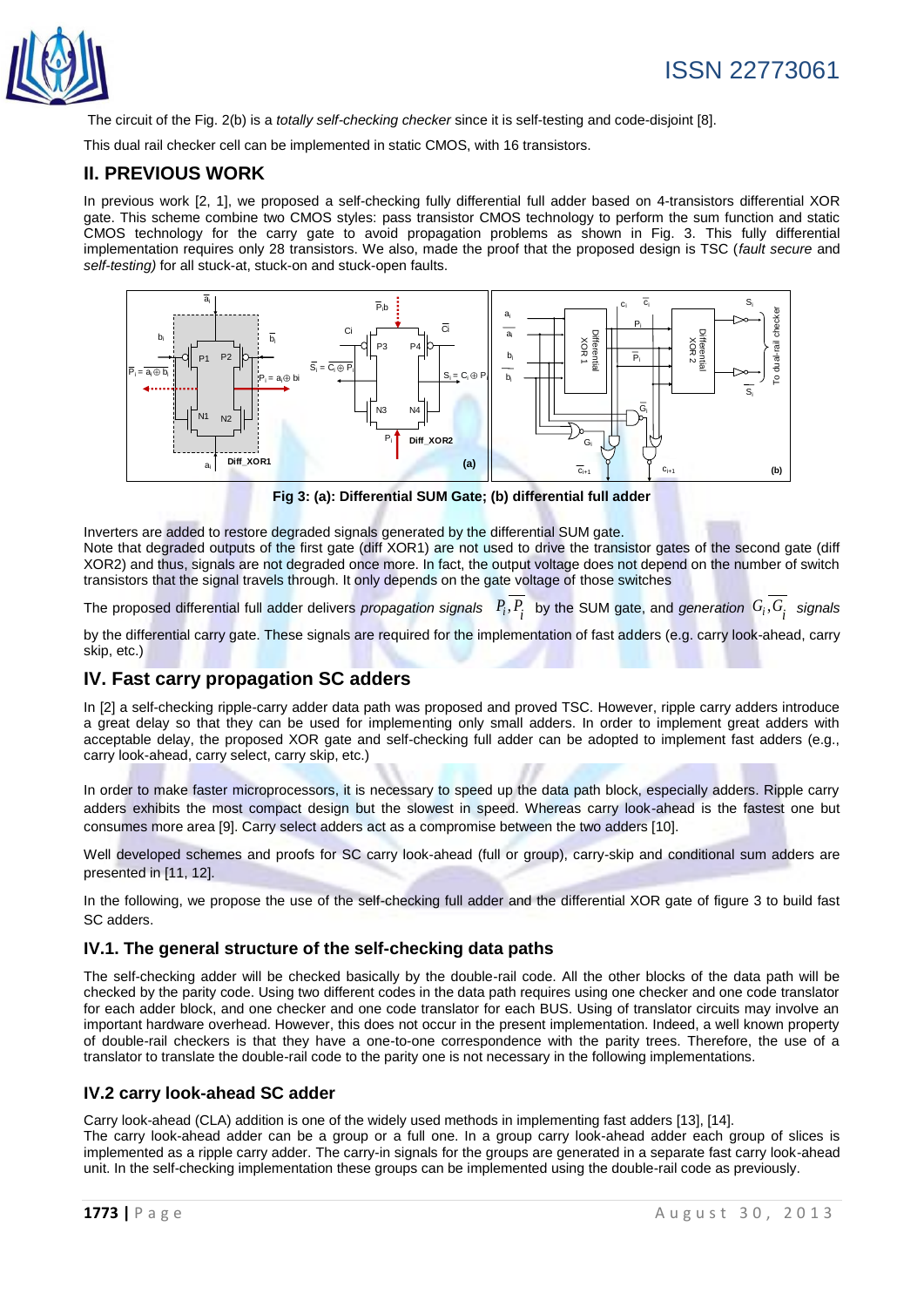

# ISSN 22773061

The FA and differential XOR presented in the previous section and in [2] can be adopted for this scheme as shown in Fig. 4.

Fig. 4 gives the scheme of each slice of a full carry look-ahead adder, and the last slice of each group in the case of a group carry look-ahead adder.

All the carries generated by the carry look-ahead block (full or group), will be double-rail checked. The way this checking is given without duplicating the carry look-ahead block is presented in Fig. 4 and the proof is given in [11].

Each slice i receives two double-rail carry inputs *Ci*,*C<sup>i</sup>* (generated by the previous slice i-1), and generates two double-rail

carries  $C_{i+1}$ ,  $C_{i+1}$ . But the last slice of the group (e.g. the *slice k*) generates only the carry  $C_{k+1}$ . The carry look-ahead circuit generates also a second carry *Ck+1*. These two signals are compared by the carry double-rail checker as in Fig. 4.

Then, both the carry inputs  $C_{k+1}$ ,  $C_{k+1}$  of the slice  $(k+1)$  (first slice of the next group) comes from the output  $C_{k+1}$  of the carry look-ahead circuit.

In the case of a full carry look-ahead each group of slices is reduced to a single slice as shown in Fig. 4.



**Fig 4: A full Carry look-ahead self-checking adder scheme and SPICE simulation**

The outputs  $S_i$ ,  $S_i$  are checked by a double-rail checker, this checker also generates the parity of the outputs. This checker is not shown in Fig. 4.

Table 1 gives the transistors count saving of the proposed CLA adder compared to duplication based SC Adder and the design presented in [11].

| Adder size (Bit #) | <b>Duplication based</b><br><b>SC CLA Adder</b> | [6] |
|--------------------|-------------------------------------------------|-----|
|                    | 176                                             | 96  |
| 16                 | 352                                             | 192 |
| 32                 | 804                                             | 384 |
| ۹4                 | 1608                                            | 768 |

#### **Table 1: Overhead saving (Tran. #)**

#### *IV. 2 Self-checking Carry skip SC adder*

Another technique allowing fast carry propagation is the skip carry. In a carry-skip adder the carry signal skips a block if all the corresponding propagate signals of this block are equal to 1.

Since they compute the propagation signals, the proposed FA and differential XOR can easily, be adopted to implement SC carry skip adders.

A SC implementation carry skip adder based on Carry Checking/Parity Prediction technique is presented and analyzed in [11, 12].

The Fig. 5 illustrates how such an adder is implemented using the proposed differential XOR gate. We note that in this scheme, only a simple XOR (not differential) is needed to compute the FA outputs. Therefore, the differential FA of the Fig. 3 is modified and simplified as shown in Fig. 5.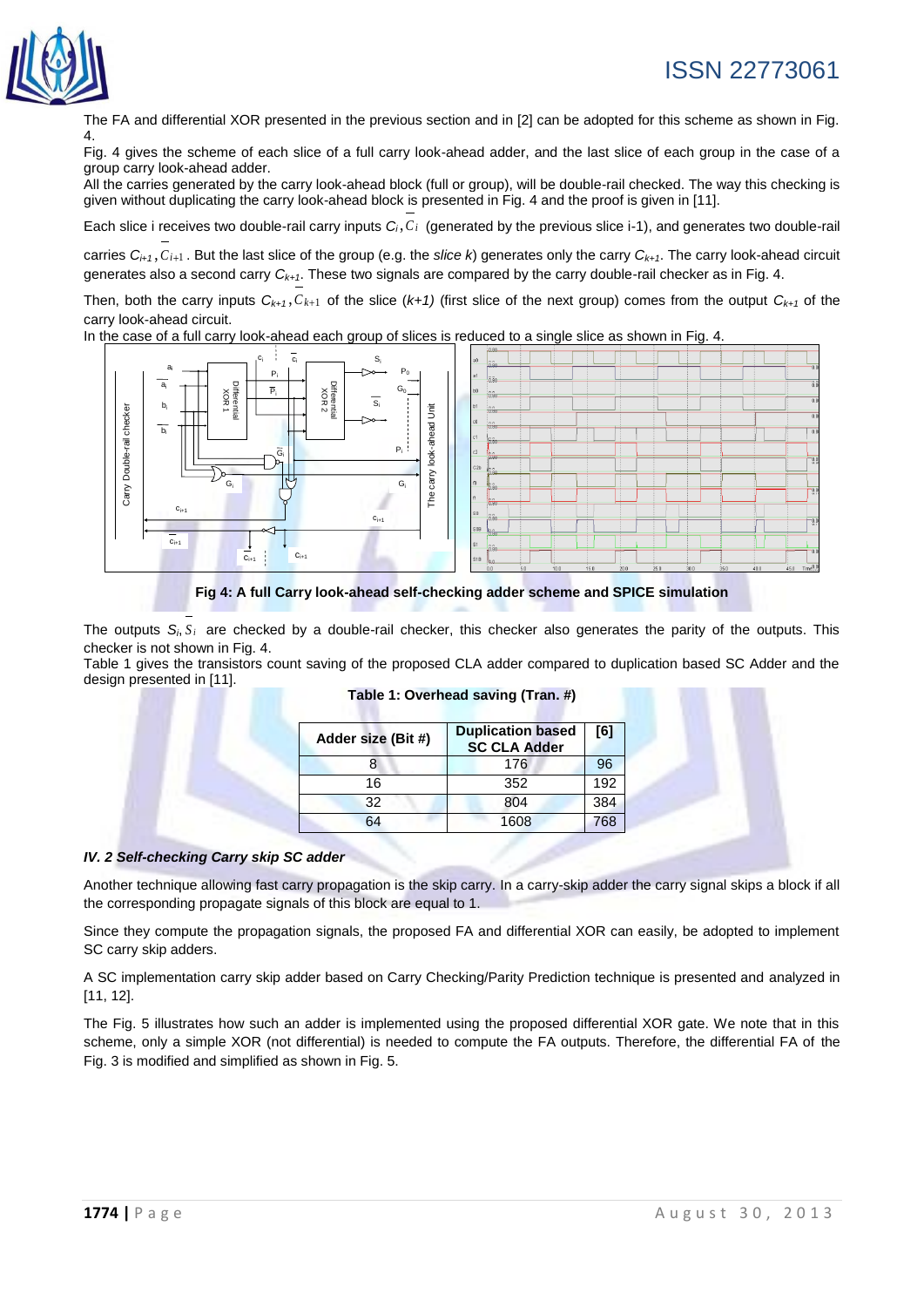



**Fig 5: A Carry skip self-checking adder scheme and SPICE simulation (two bit Carry skip SC Adder)**

The skip carry adders are implemented as the ripple-carry ones. However, in order to avoid delays due to long carry propagations, the output carry of some slices are merged with some signals SP<sub>ij</sub> which propagate the carry from  $C_i$  to  $C_i$ (i.e.  $\overline{SP}_{ij} = C_j$ .  $P_{j+1}$ .  $P_{j+2}$  ...  $P_j$ ). The carry input  $C_{i+1}$  of the slice (i+1) is generated from the carry output  $C_i$  of the slice (i) as following:

$$
\overline{\mathbf{C}}_{i+1} = \overline{\overline{SP}_{ij} \cdot \overline{C}_{i+1}} = SP_{ij} + C_{i+1}.
$$

The signals C<sub>i+1</sub> and C<sup>'</sup><sub>i+1</sub> compute the same function but C<sup>'</sup><sub>i+1</sub> is faster.

In the case of 16 bits SC carry skip adder, the implementation of the Fig. 5 saves 192 transistors, compared to the scheme of [11].

#### **IV. 3 Self-checking Carry-select adder**

The addition time of a ripple carry adder can be improved with a modified structure called the carry-select adder. The principle of a carry-select adder is to use one ripple carry adder to execute an addition assuming that the carry-in is "1". Another ripple carry adder is used to execute the same addition assuming that the carry-in is "0". Since the input carry signal of these blocks is always constant the hardware of theses blocks can be simplified.

The real carry-in computed in a previous stage is used to select one of the two sums with a multiplexor.

A SC carry-select adder is proposed in [15]. This schema is based on the ripple carry adder. It can be, therefore, easily implemented with the differential FA of the Fig. 3.

#### **IV.4 Self-checking Conditional-Sum Adder**

A conditional sum adder is an extension of carry select using one-bit blocks. It consists of conditional cells (Fig. 11(a)) and selection cells. The conditional cell is a modified full adder that computes the outputs  $S_i^0, S_i^1$  and the carries out

$$
C_{i+1}^0, C_{i+1}^1.
$$

 $S_i^0$  and  $C_{i+1}^0$  denote that the carry bit of the adder is 0, while  $S_i^1$  and  $C_{i+1}^1$  mean that the carry bit of the adder is 1. We have:

$$
S_i^0 = a_i \oplus b_i = P_i
$$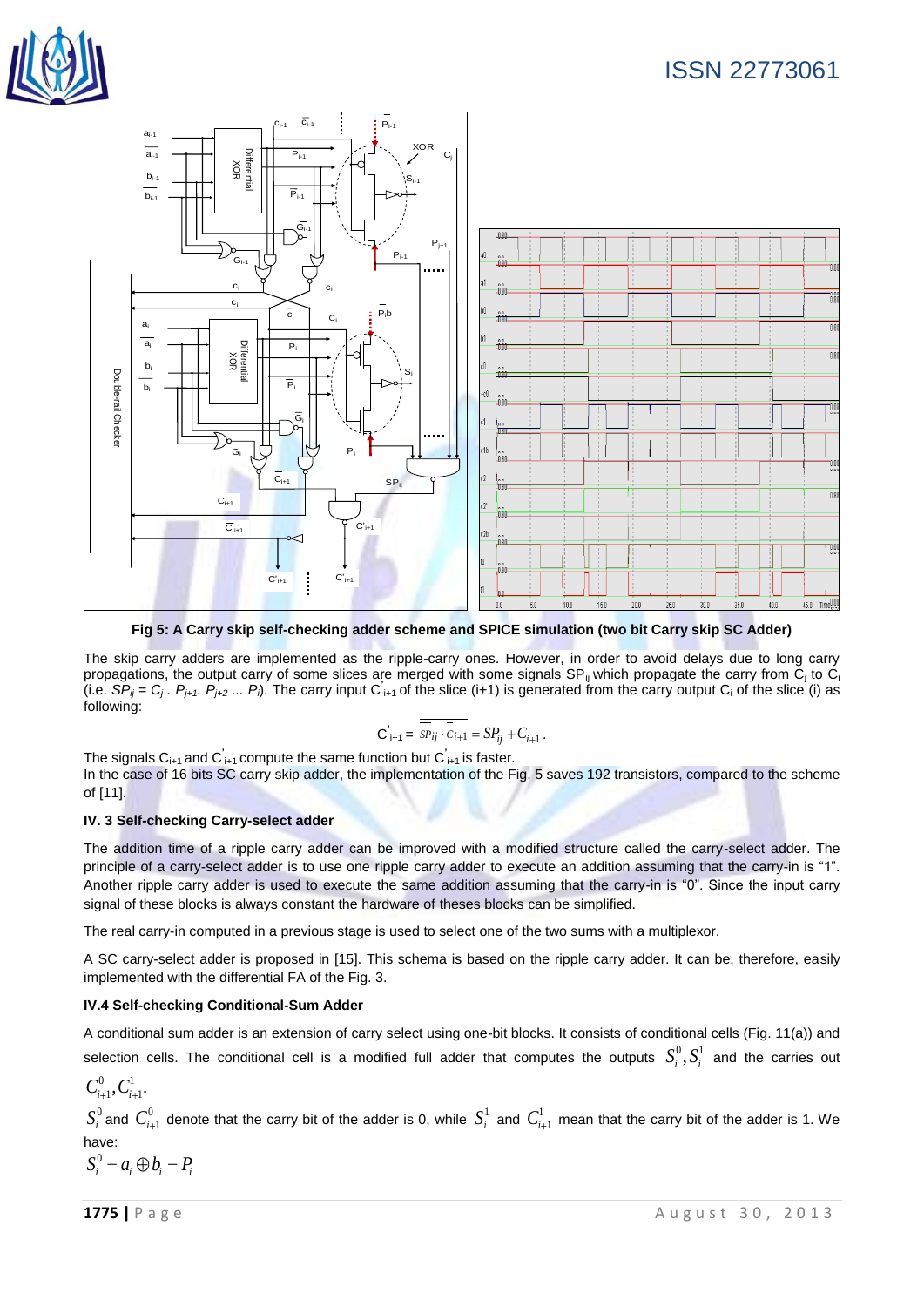

# ISSN 22773061

$$
S_i^1 = a_i \oplus b_i \oplus 1 = \overline{P}_i \implies S_i^1 = \overline{S_i^0}
$$
  
\n
$$
C_{i+1}^0 = a_i \cdot b_i = \overline{a_i + b_i}
$$
  
\n
$$
C_{i+1}^1 = a_i + b_i + a_i b_i = a_i + b_i = \overline{a_i b_i}
$$

Fig. 11(b) gives a two bits SC conditional sum adder implementation. This adder is fully controlled with double-rails checker as shown in Fig. 11(b). Fig. 11(c) gives SPICE simulation of a two bit SC conditional sum adder.

We could find  $S_i^0$  and  $S_i^1$  are complementary  $S_i^1=S_i^0$  , thus  $S_0^0,S_0^1,S_1^0$  and  $S_1^1$  could be connected to a first double-rail checker. We could also find that

checker. We could also find that<br>  $C_{i+1}^1 = (a_i \oplus b_i) + a_i.b_i = C_{i+1}^0 + S_i^0 \Rightarrow \overline{C_{i+1}^1} = \overline{C_{i+1}^0 + S_i^0}$ . As shown in Fig. 11(b),  $C_1^1$ ,  $\overline{C_1^0 + S_0^0}$  and  $C_2^1$ ,  $\overline{C_2^0 + S_0^0}$ 

should be connected to a second double-rail checker.



**Figure 11(b): 2-bit self-checking conditional-sum adder module**



**Figure 11(c): Two-bit self-checking conditional-sum adder SPICE simulation**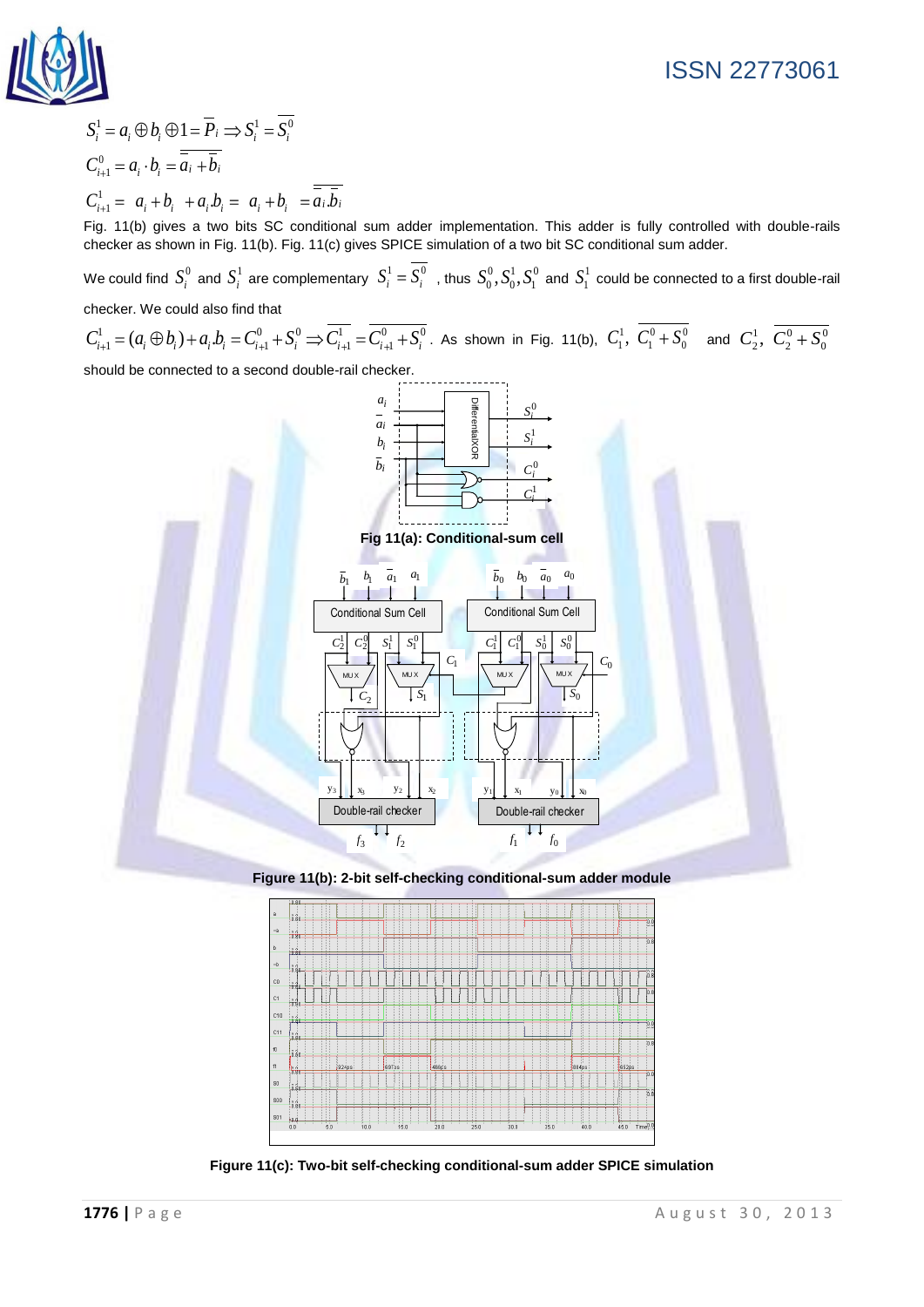

Let's examine the behaviour of the circuit of Fig. 11(b) under any single stuck-at fault to make the proof that it is TSC for this class of faults.

In the *conditional-sum adder scheme of the Fig. 11(b),* faults can be classified into four categories:

- The fault happening to the differential XOR inputs or inside it
- The fault happening to the sum bit and carry bit of the adder
- The fault happening to the input or output of the NOR gate
- The fault happening inside the multiplexer

#### **First category of faults**:

In [1], we made the proof that the differential XOR gate is *totally self-checking* for all stuck-at, stuck-on and stuckopen single faults. Therefore, any non-code input word produce a non-code word, and will be transmitted to next stages.

#### **Second category of faults**:

When a stuck-at 0 (s@0) fault happens to the sum bit  $S^1_{0}$ , the wrong value 0 will be transmitted to y<sub>0</sub>, and will not be complementary to the value transmitted to  $x_0$ . The fault inside the adder could then be affirmed accordingly by the doublerail checker. When a stuck-at 1(s@1) fault happens to the carry bit  $C^0_{1}$ , the wrong value 1 will be transmitted to  $x_1$  and will not be complementary to the value transmitted to  $y_1$ . The fault inside the adder could then also be detected accordingly. If faults happen to S<sup>1</sup><sub>0</sub> and C<sup>0</sup><sub>1</sub> at the same time, the faults inside the adder could be identified from the output signals of the two-rail checker.

#### **third category of faults**:

When a fault happens to the input or output of the NOR gate and a wrong value as the input is transmitted to the tworail checker, the outputs *f<sup>0</sup>* and *f<sup>1</sup>* of the two-rail checker will indicate non-complementary signals (non-code word). The fault inside the adder could then be detected accordingly. The SC propriety proof for the fault falling into this category is the same as that of the stuck-at-fault at  $C<sup>0</sup>$ <sub>1</sub> in the second category.

#### **Fourth category of faults**:

We have two cases: fault happening inside the first multiplexer which generate the output S<sub>i</sub>. This will be checked by the parity code for the whole data path scheme as it the case for SC ripple carry adder data path [2]. the fault happening inside second multiplexer which generate the carry signal Ci, will be propagated to next stage, and therefore detected by the same technique (parity checking).

From the above discussion, the proposed schemes for self-checking fast adders data paths can be said optimal [8] since it had reached the following goals:

- They are self-checking for all the single faults,
- They requires a low hardware overhead,
- They are checked by a compact checker,
- They can be combined with a parity checked data path without using code translators.

#### **VI. CONCLUSION**

In this paper, we proposed novel schemes of dual-rail based self-checking fast adder's data paths. We combined Conventional CMOS and CPL CMOS styles to achieve low overhead and low power design. We presented an efficient Self-checking schemes for carry look-ahead, carry skip, Carry-select and Conditional-Sum adder data paths. These implementations are based on a TSC differential full adder and a CPL TSC differential XOR gate. SPICE simulations of the proposed schemes, including parasitic, are performed to demonstrate that these design had an acceptable electrical behaviour.

#### **REFERENCES**

- [1]. Hamdi Belgacem, Khedhiri Chiraz, and Tourki Rached, "A novel differential XOR-based selfchecking adder". International Journal of Electronics, 2012, 1–23, iFirst, Taylor & Francis.
- [2]. Belgcem Hamdi , Chiraz Khedhiri , Aymen Fradi and Tourki Rached, "Four Transistors Self-checking Differential XOR". In Proceedings of the 1<sup>0th</sup> Edition IEEE International Symposium on Signals, Circuits & Systems, Romania, June, 2011.
- [3]. Michael Nicolaidis, On-line testing for VLSI: state of the art and trends, Integration, the VLSI Journal, Volume 26, Issues 1-2, 1 December 1998, pp. 197-209.
- [4]. D. K. Pradhan, J. J. Stiffler, Error correcting codes and self-checking circuits in fault-tolerant computers. IEEE Computer Mag. Vol. 13, March 1980, pp. 27-37.
- [5]. A.P. Chandrakasan, S. Sheng and R. W. Brodersen, Low-Power CMOS Digital Design. IEEE Journal of Solid State Circuits, Vol. 27, No. 4, April 1992, pp. 473–484.